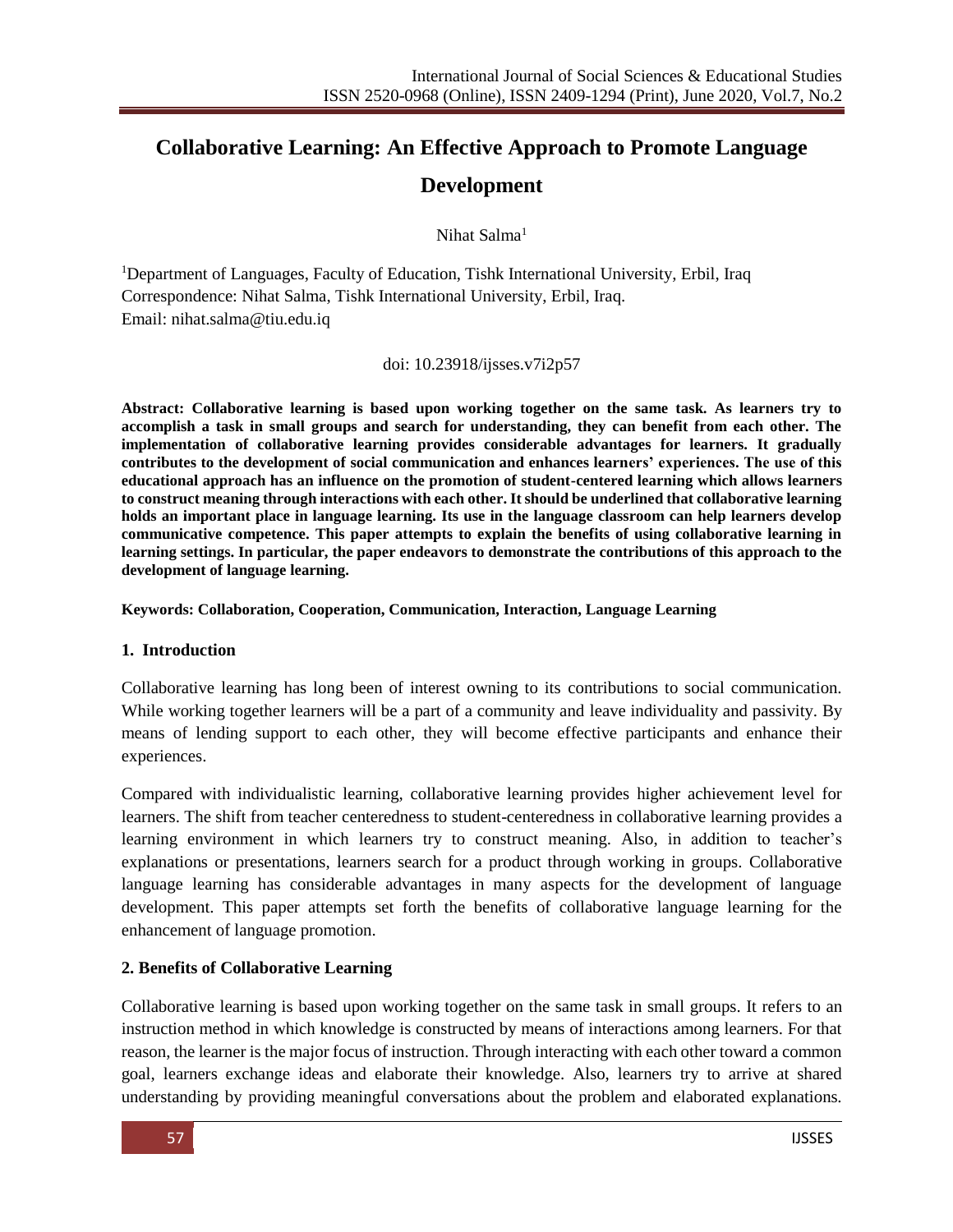Collaboration is similar to cooperation; however, in cooperative learning each learner is assigned a portion of the task. Collaborative learning; on the other hand, involves learners working in groups on the same task in order to search for understanding.

Collaborative learning in the classroom has eight basic principles (Jacobs, Power, & Loh, 2002 as cited in Apple, 2006, p.279):

- 1. Cooperation as a value
- 2. Heterogeneous grouping
- 3. Positive interdependence
- 4. Individual accountability
- 5. Simultaneous interaction
- 6. Equal participation
- 7. Collaborative skills
- 8. Group autonomy

The value of cooperation is apparently clear because it provides mutual benefits to participants. The second principle is based on the idea that as participants in a group have diverse backgrounds and experiences, learning opportunities increase which leads to better achievement. Positive interdependence refers to the idea that participants in a group need each other to complete a task. Individual accountability derives from the idea that participants in a group share ideas and knowledge with each other. Simultaneous interaction and equal participation are important principles because in order for the participants to benefit from the task all participants should equally participate in it. Working together will help learners develop their collaborative skills. Yildiz, (2017) argues that the status of participation in the group activities has a vital importance in terms of setting up a close interaction with the group participants; in addition, increases faithfulness or possessiveness in the group. Finally, group work gives opportunities to learners take on responsibilities.

A number of researchers found that collaborative learning approaches triggers critical thinking (Bonk & Smith, 1998; Thayer-Bacon, 2000; Heyman, 2008). Proponents of collaborative learning emphasize that critical thinking skills allow learners to analyse arguments and make decisions (Paul, 1992; Willingham, 2007). It is also argued that learners with critical thinking skills contribute widely in group tasks (Bailin et al., 1999).

Collaborative learning is also believed to improve learners' metacognition (Martinez, 2006; Schraw et al., 2006; Hennessey, 1999). Metacognition is defined as "the knowledge and control children have over their own thinking and learning activities" (Cross & Paris, 1998, p. 131). In addition, metacognitive skills allow learners to be aware of their own thinking which can help learners to clarify their beliefs and concepts. According to Bossert (1988) collaborative approaches improve motivation of learners. Gottfried (1990) defines motivation as "enjoyment of school learning characterized by a mastery orientation; curiosity; persistence; task-endogeny; and the learning of challenging, difficult, and novel tasks" (p. 525). According to this perspective working with others enhances individual interest and affect achievement.

During the implementation of collaborative learning several problems can be encountered. While teachers can face problems about creating groups and designing appropriate tasks (Gillies & Boyle, 2010), learners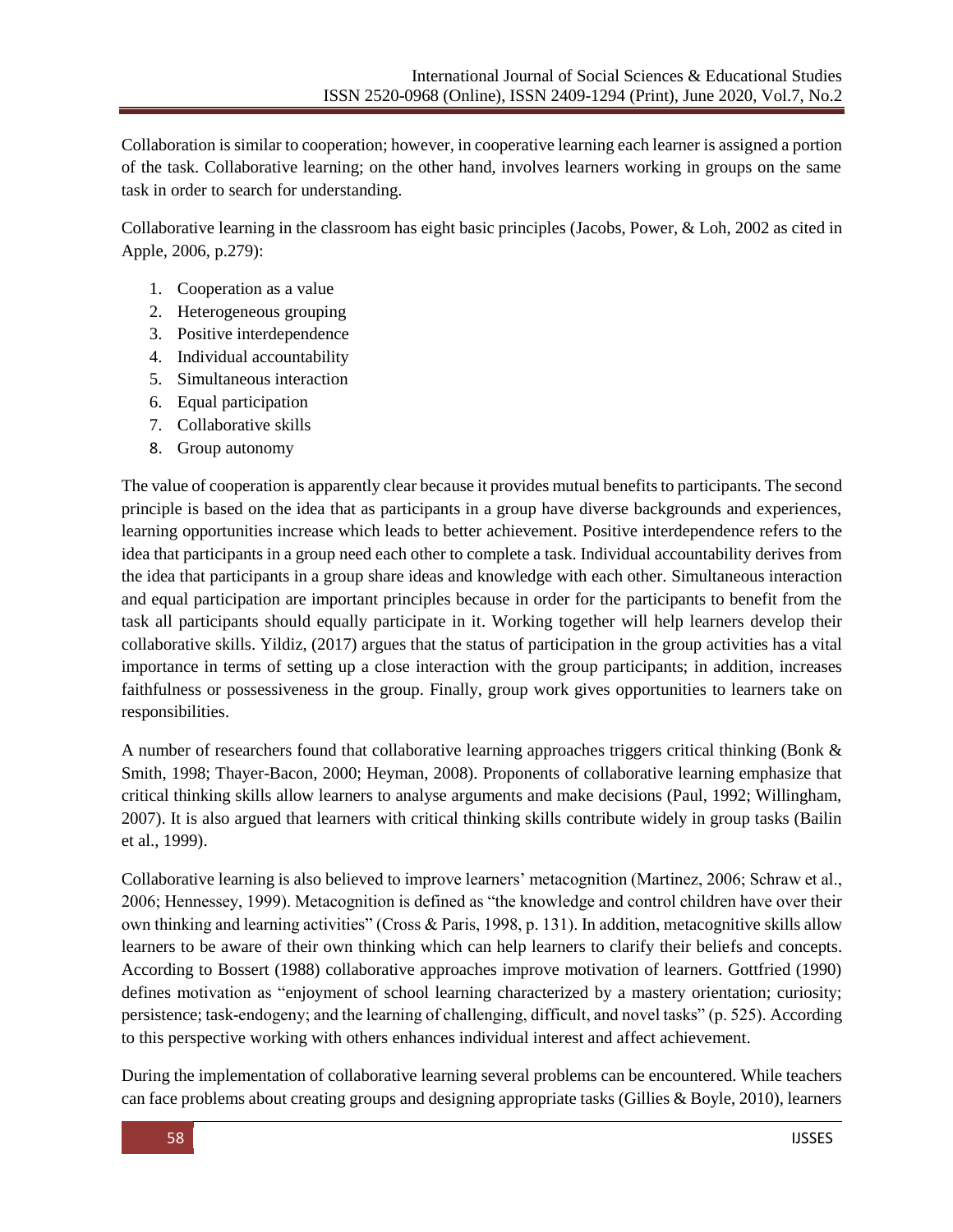can fail to communicate and collaborate effectively during tasks (Pauli et al., 2008). Moreover, learners learn at different speeds. While some learners learn on their own pace, learning might be insufficient for some students who may need some extra care (Yildiz, 2015). Those who learn fast may have a tendency to take over the group in collaborative learning; for that reason, slow learners may not feel comfortable in the group.

# **3. Collaborative Language Learning**

Traditional language learning does not give adequate opportunities to learners to make progress in communication. Leaners' acquiring knowledge comes to the fore in traditional methods; for that reason, negotiation of interaction and meaning does not take place. However, it should be underlined that the development of communicative competence depends on interaction (Mart, 2012). Advocating this idea Jia (2003) stresses that maximizing the needs of learners' communication needs by means of interaction leads to effective language learning. Moreover, interaction encourages learners to negotiate for more input and produce comprehensible output (Crandall, 1999). As learners endeavor to communicate with each other in group settings, they will be provided opportunities to develop their listening comprehension and oral practice (Mart, 2013). It is noteworthy to mention that, communicative competence is necessary for language learning (Mart, 2018).

It is possible to say that collaborative language learning has some common characteristics with communicative language teaching in that they both underline interaction. While learners interact with each other, teacher plays a critical role as a facilitator. In language learning the creation of a relaxed learning setting holds an important place as anxiety may hinder learning. Collaboration language learning has the potential to reduce stress and anxiety and offers a relaxed learning environment. Learners interact with their peers feeling comfortable and confident. Face-to-face interaction with each other reduces their pressure and encourages them for better achievement.

Nunan (1991, p. 1) lists a number of reasons for using collaborative learning:

 In language education, teachers, learners, researchers and curriculum specialists can collaborate for a number of reasons. They may wish to experiment with alternative ways of organizing teaching and learning; they may be concerned with promoting a philosophy of cooperation rather than competition; they may wish to create an environment in which learners, teachers and researchers are teaching and learning from each other in an equitable way […]; or they may wish to experiment with ways of incorporating principles of learner-centredness into their programs.

It is not easy to motivate students in whole period of a lesson; some techniques are essential to be implemented (Tosun & Yildiz, 2015). Learner-centeredness has the potential to increase motivation in the language classroom. Once learners are motivated, they can have higher achievements (Mart, 2011). That learners cooperate with each other to complete a task, they can enhance their motivation and perform better learning. Moreover, they can benefit from each other. Moreover, commitment and passion learners have in groups will assist students increasing their active participation in the tasks (Yildiz  $\&$  Celik, 2017). Another advantage of collaborative learning is its influence on the development of learner autonomy.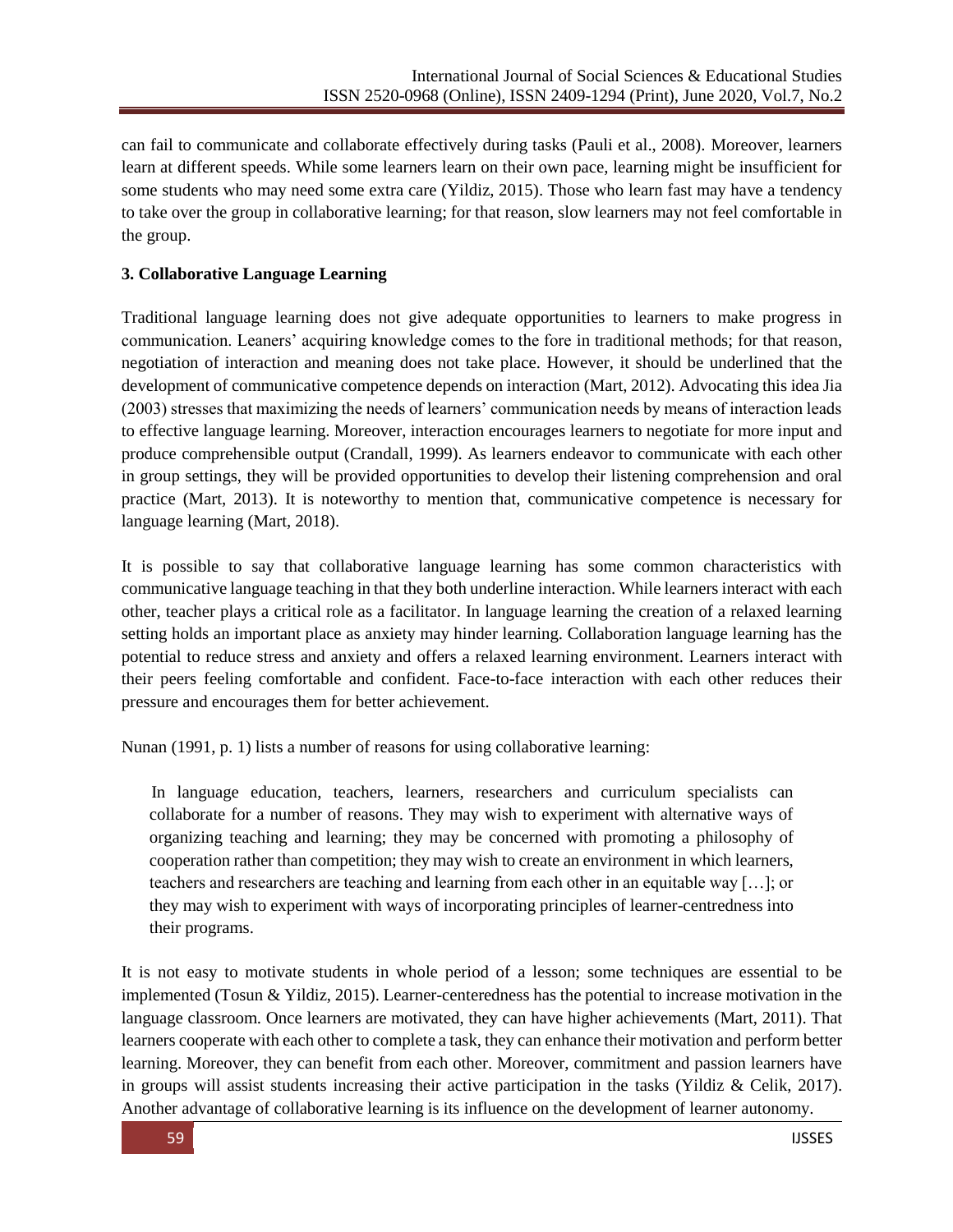## **4. Conclusion**

Collaborative learning is an effective approach to implement in educational settings owing to its advantages to enhance social interaction, student-centeredness and learner autonomy. While learners endeavor to accomplish a task in groups, they exchange ideas and create understanding which help them with better achievement. Collaborative learning is also effectively used in language learning. Interaction leads to the development of communicative competence. In addition, through collaborative learning learners in a stress-free learning environment stand a better chance of developing their language proficiency.

## **References**

- Apple, M.T. (2006). Language Learning Theories and Cooperative Learning Techniques in the EFL Classroom. *Doshisha Studies in Language and Culture*, 9(2), 277 – 301.
- Bailin, S., Case, R., Coombs, J. R., & Daniels, L. B. (1999). Conceptualizing critical thinking.  *Journal of Curriculum Studies,* 31(3), 285–302.
- Bonk, C. J. & Smith, G. S. (1998). Alternative instructional strategies for creative and critical thinking in the accounting curriculum. *Journal of Accounting Education*, 16(2), 261-293.
- Bossert, S. T. (1988). Cooperative activities in the classroom. *Review of Research in Education*, 15(1988-1989), 225–250.
- Crandall, J. (1999). Cooperative language learning and affective factors. In Arnold, J (Eds.) *Affect in language learning.* Cambridge University Press. Beijing: Foreign language Teaching and Research Press, 2000.
- Cross, D. R. & Paris, S. G. (1988). Developmental and instructional analyses of children's metacognition and reading comprehension. *Journal of Educational Psychology*, 80(2), 131–142.
- Gillies, R., & Boyle, M. (2010). Teachers' reflections on cooperative learning: Issues of implementation. *Teaching and Teacher Education*, 26, 933–940.
- Gottfried, A. E. (1990). Academic intrinsic motivation in young elementary school children. *Journal of Educational Psychology*, 82(3), 525–538.
- Hennessey, M. G. (1999, March). Probing the dimensions of metacognition: Implications for conceptual change teaching-learning. Paper presented at the annual meeting of the National Association for Research in Science Teaching, Boston, MA.
- Heyman, G. D. (2008). Children's critical thinking when learning from others. *Current Directions in Psychological Science,* 17(5), 344–347.
- Jia, G. (2003). *Psychology of foreign language education* (2nd edition). Nanning: Guangxi Education Press.
- Mart, C.T. (2011). How to sustain students' motivation in a learning environment. ERIC (ED519165).
- Mart, C.T. (2012). [Developing speaking skills through reading.](javascript:void(0)) *International Journal of English Linguistics*, 2 (6), 91-96.
- Mart, C.T. (2013). The direct method: A good start to teach oral language. *International Journal of Academic Research in Business and Social Sciences*, 3(11), 182-184.
- Mart, C.T. (2018). From communicative competence to language development. *International Journal of English Linguistics*, 8(2), 163-167.
- Martinez, M. E. (2006). What is metacognition? *Phi Delta Kappan*, 87(9), 696–699.
- Nunan, D. (1991). *Language teaching methodology*. Hemel Hempstead: Prentice Hall.
- Paul, R. W. (1992). Critical thinking: What, why, and how? *New Directions for Community Colleges,* 1992(77), 3–24.